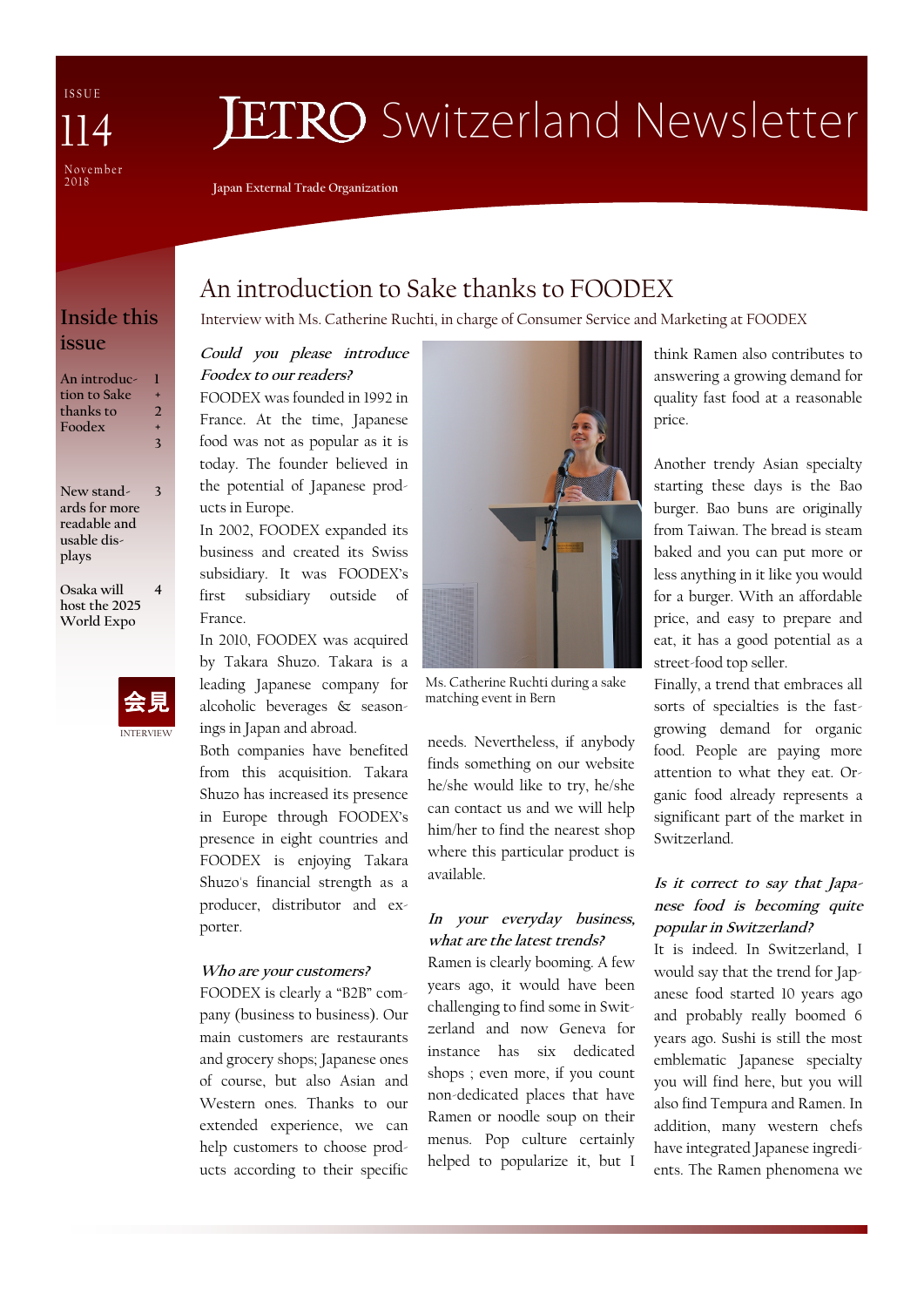### An introduction to Sake thanks to Foodex

discussed before shows that the market is clearly not saturated and that Japanese food still has great potential.



**Sake however is still difficult to find outside of Japanese restaurants or grocery shops. Why is that?**

Today, Sake is still considered an "exotic beverage." People don't know it very well and often have some misconceptions about it.

It is part to my job to democratize this excellent product by answering questions, but also giving advice on how to match it with foods. I don't see any reason that might prevent Sake from becoming a popular product in Switzerland. Many products were once considered exotic too, but they are easy to find everywhere now. Think about vodka, tequila or even pizza. Twenty years ago, eating raw fish in Switzerland was kind of crazy thing to most people, but today you find them in supermarkets.

In a way, Sake is very similar to wine. From simple, raw materials (rice and water) you can create infinite variations.

#### **With what products does Sake match well?**

Actually, you can match Sake with plenty of things. It goes well with Japanese food, of course, but it also fits well with an Indian curry or Thai food. With regard to Swiss specialties, it goes very well with cheese; we just had a matching event, but also with raw meat and chocolate. It is even possible to enjoy Sake with a raclette or fon-



Daiginjo 大吟 Ginjo 吟醸 Kimoto 牛酛 Genshu 原酒 Tokubetsu 特別酒 Nigori<br>|ECU Junmai 純米 Namazake 生洒 Jijoshu 時醸酒



De Niigata à l'ouest du japon, d'Akita au nord du japon et de Shimane tout au sud, nous vous proposons parmi les plus belles cuvées de saké japonais. Rosé, non filtré, non pasteurisé, doux, « full body » ou liquoreux, la palette des saveurs et des arômes est très riche.

Countless possibilities to combine the many existing varieties and methods.

due. Like wine, you have all sorts of Sake, with an incredible variation in taste. It can be sweet or dry. Many are better to drink chilled and some warm. There is even sparkling Sake available!

#### **Sake can also be used as an ingredient in cocktails or in cooking. Have you any suggestions?**

Sake is already an important ingre-

dient in many Japanese specialties. There is no limit here. People can follow their intuition. I would just go for Sake made to be used in this way, because it would be a pity to use very good Sake for this purpose. Sake for cooking is quite common and less expensive.

For cocktails, it is probably a matter of balance. Many people would tell you that Sake should be en-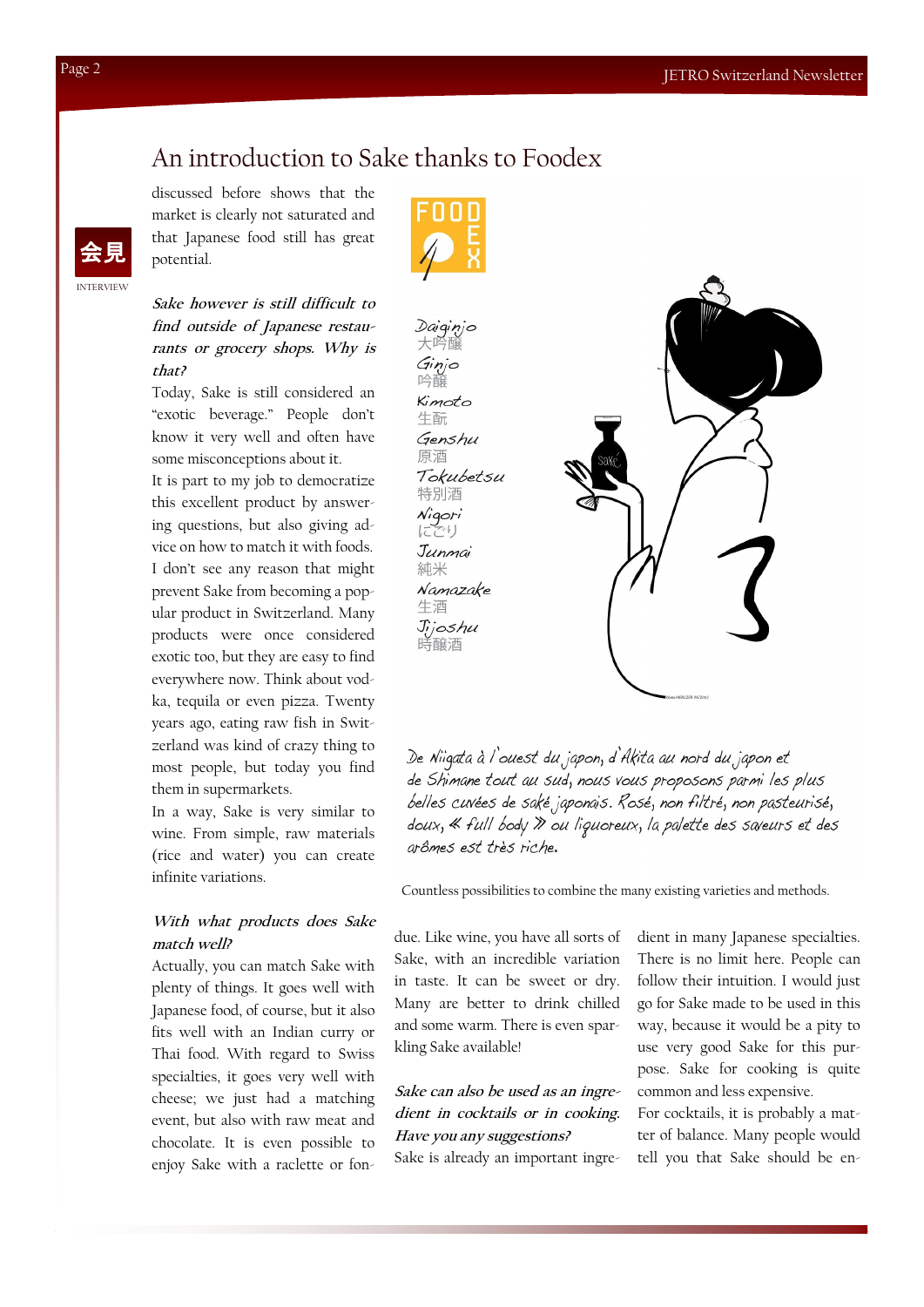## An introduction to Sake thanks to Foodex

joyed pure, but I have tried some very good cocktails where Sake brought a subtle Umami taste.

#### **What are the main varieties of sake?**

Let's start from the very beginning. Sake is an alcoholic beverage made from water and rice through a fermentation process. It is relatively similar to the way beer is produced; the use of yeast starts the process. Even if the list of ingredients is very short, there are countless parameters that can be changed that affect the final taste. This is why there are so many different varieties. The quality of Sake essentially depends on three points, *Waza-Mizu-Kome*: the knowhow of the master, the quality of the water and the quality of the rice (and level of polishing).

The first distinction is between the two grades of Sake: Futsushu and

Tokutei-Meishoshu; respectively, ordinary Sake (table wine) and premium Sake (controlled and protected).

For the premium Sake, you have different categories depending on the level of polishing of the rice (the more you polish the rice, the purer the taste will be) and whether or not alcohol can be added to the Sake.

If the alcohol comes only from the fermentation process, with no adjunction, the Sake will be called "Junmai". For polishing, there are three levels: at least 30% of polishing (Honjozo), at least 40% (Ginjo), at least 50% (Daiginjo). Daiginjo grade is considered to be the premium Sake, but is also the most expensive since you can use only 50 % or less of the rice to brew.

So, a "Junmai Daiginjo" is considered to be the purest Sake you can find. Nevertheless, many other parameters influence the taste of Sake, making it a very personal choice in the end.

#### **What sake do you recommend for someone that is new to it?**

Sparkling Sake might be a good way to start. It is easy to drink and very affordable. Some are quite dry and are similar to prosecco. I would also suggest Kokushi-Muso "Cocoo" from Takasago Shuzo. It is very pure and clear Sake from Japan's northernmost island of Hokkaido. During Hokkaido's long cold winter, their Sake is literally matured under the snow. It comes in a half-liter bottle which is better for people who are not used to Sake, because once the bottle is opened, Sake should be stored in the fridge and drunk quickly (within one or two weeks under refrigeration).

### New standards for more readable and usable displays

In November 2018, METI newly established 21 standards and revised 11 standards of the Japanese Industrial Standards (JIS).

The Japanese Industrial Standards (JIS) is a collection of national standards stipulating the criteria for products to be sold in Japan, including their types/scales, quality/performance and safety.

Among other things, METI revised the JIS for accessibility of telecommunications equipment in order to make such devises usable for everyone, including the elderly and people with disabilities. The revision set the minimal size of the touchable elements on displays as well as the minimal distance between two touchable elements.

Swiss companies providing solu-

tions to address aging societies should pay attention to those challenges. JIS are monthly updated. Additional information is available on [METI's website](http://www.meti.go.jp/english/press/2018/1120_004.html) and [JIS's Com](http://www.jisc.go.jp/eng/index.html)[mittee](http://www.jisc.go.jp/eng/index.html)

## 動向

**SITUATION**